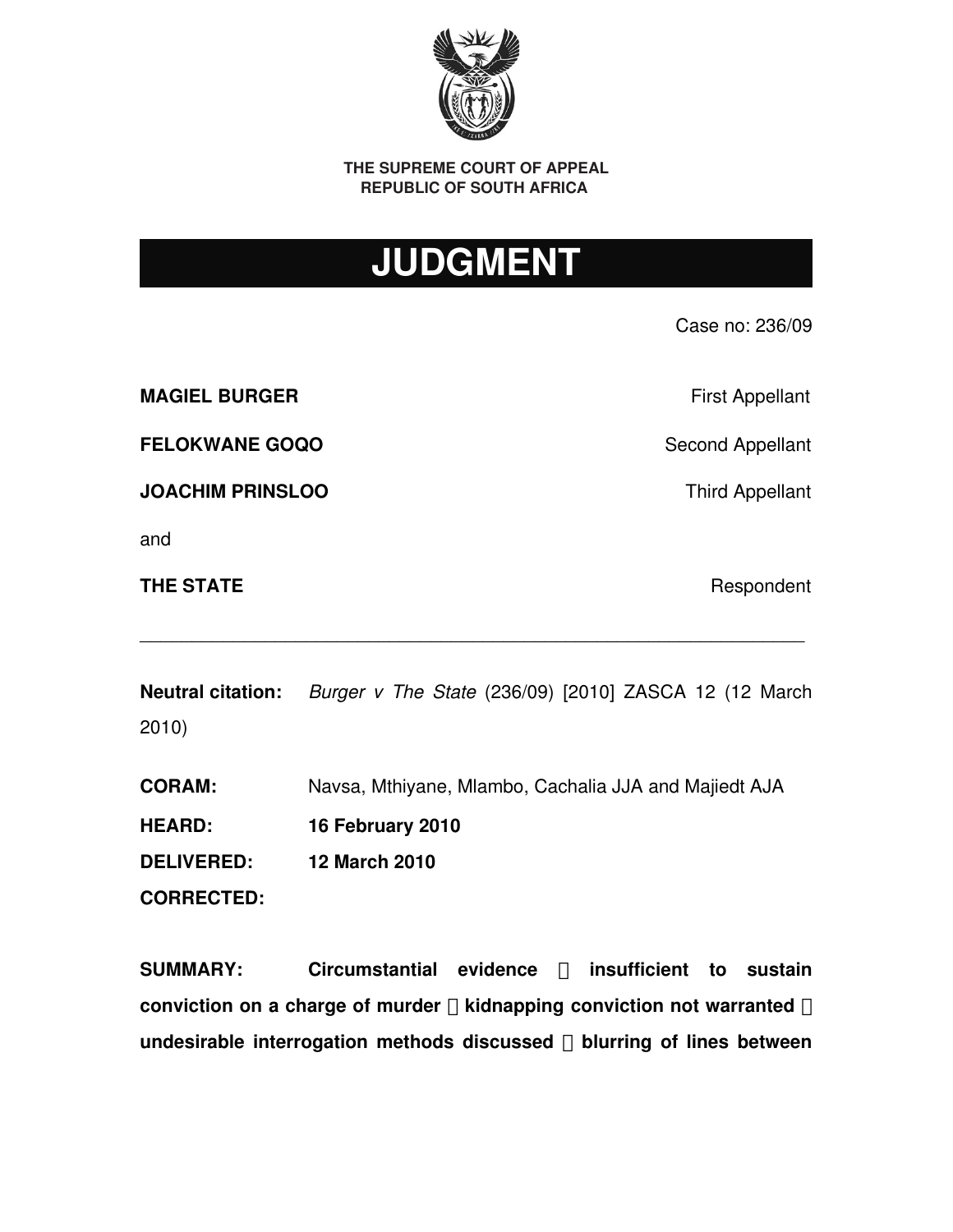**official and private investigations criticised police officials acting in two ─ capacities unacceptable.**

\_\_\_\_\_\_\_\_\_\_\_\_\_\_\_\_\_\_\_\_\_\_\_\_\_\_\_\_\_\_\_\_\_\_\_\_\_\_\_\_\_\_\_\_\_\_\_\_\_\_\_\_\_\_\_\_\_\_\_\_\_\_\_\_

### ORDER \_\_\_\_\_\_\_\_\_\_\_\_\_\_\_\_\_\_\_\_\_\_\_\_\_\_\_\_\_\_\_\_\_\_\_\_\_\_\_\_\_\_\_\_\_\_\_\_\_\_\_\_\_\_\_\_\_\_\_\_\_\_\_\_

\_\_\_\_\_\_\_\_\_\_\_\_\_\_\_\_\_\_\_\_\_\_\_\_\_\_\_\_\_\_\_\_\_\_\_\_\_\_\_\_\_\_\_\_\_\_\_\_\_\_\_\_\_\_\_\_\_\_\_\_\_\_\_\_

**On appeal from:** High Court, Pretoria (Makhafola AJ sitting as court of first instance).

1. The appeal against both convictions is upheld and the convictions and related sentences are set aside.

2. The cross-appeal against sentence is dismissed.

### JUDGMENT \_\_\_\_\_\_\_\_\_\_\_\_\_\_\_\_\_\_\_\_\_\_\_\_\_\_\_\_\_\_\_\_\_\_\_\_\_\_\_\_\_\_\_\_\_\_\_\_\_\_\_\_\_\_\_\_\_\_\_\_\_\_\_\_

\_\_\_\_\_\_\_\_\_\_\_\_\_\_\_\_\_\_\_\_\_\_\_\_\_\_\_\_\_\_\_\_\_\_\_\_\_\_\_\_\_\_\_\_\_\_\_\_\_\_\_\_\_\_\_\_\_\_\_\_\_\_\_\_

NAVSA JA (Mthiyane, Mlambo, Cachalia JJA and Majiedt AJA concurring)

[1] On 2 October 2007 the three appellants, who at material times were policemen,<sup>[1](#page-1-0)</sup> were each convicted in the Pretoria High Court (Makhafola AJ) of the kidnapping and murder of Mr Sandy Botomane (the deceased). On the same day each was sentenced to 12 months' imprisonment on the first count, and to life imprisonment in respect of the second.

[2] The present appeal is before us with the leave of the court below. The appellants appeal against their convictions and the sentence of life imprisonment and the State, against the sentence in relation to the kidnapping conviction. The

<span id="page-1-0"></span><sup>1</sup> The third appellant, Mr Jaochim Prinsloo, was a police reservist at the time and was acting as such.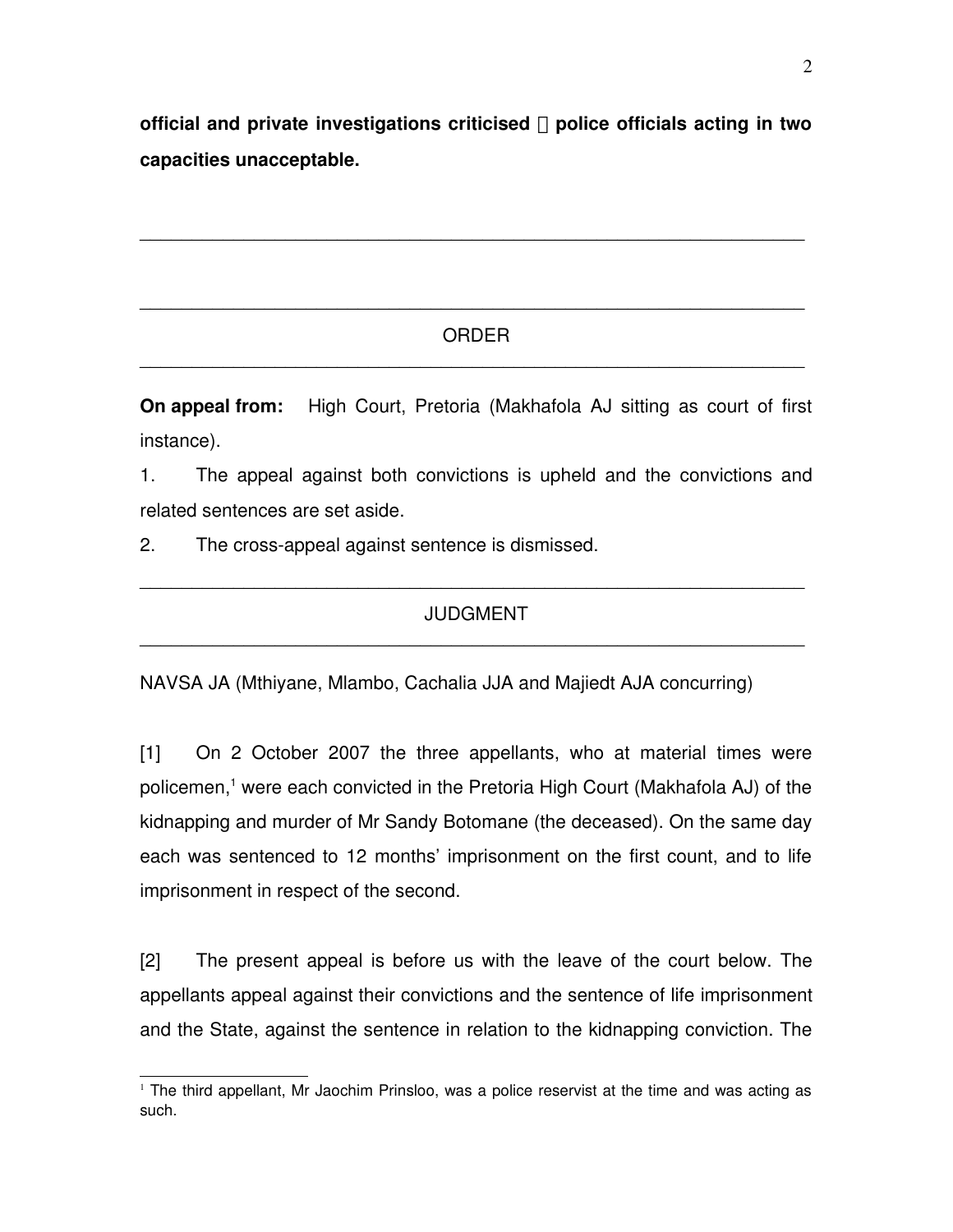appellants contend that the former sentence is too severe and the State, that the latter is too lenient.

[3] The primary question for consideration is whether the court below, in coming to the conclusions referred to above, correctly assessed the evidence in relation to each count. Of particular importance in this regard is the approach to be adopted insofar as circumstantial evidence is concerned. I turn to deal with the material facts.

[4] It is common cause that the badly disfigured body of the deceased was found on the N1 national highway near Vanderbijlpark, during the early morning hours of 24 May 2000, in circumstances that appeared as if he had been the fatal victim of a hit-and-run motorist.

[5] The events that occurred shortly before and in the weeks leading up to the discovery of the deceased's body are important. They are set out hereafter.

[6] The deceased was a ticket seller in Pretoria, for Putco, a bus company. Two to three months before the discovery of the deceased's body there had been a theft of R1, 2 m from the Putco office where the deceased had been employed. The theft was reported to the South African Police Services (SAPS) and private investigators, Associated Intelligence Network (AIN), were appointed by Putco in an attempt to find the perpetrators.

[7] As a result of polygraph tests conducted by AIN, several Putco employees were identified as possible suspects, including the deceased and MrTitus Seboka. These tests were conducted on 16 May 2000.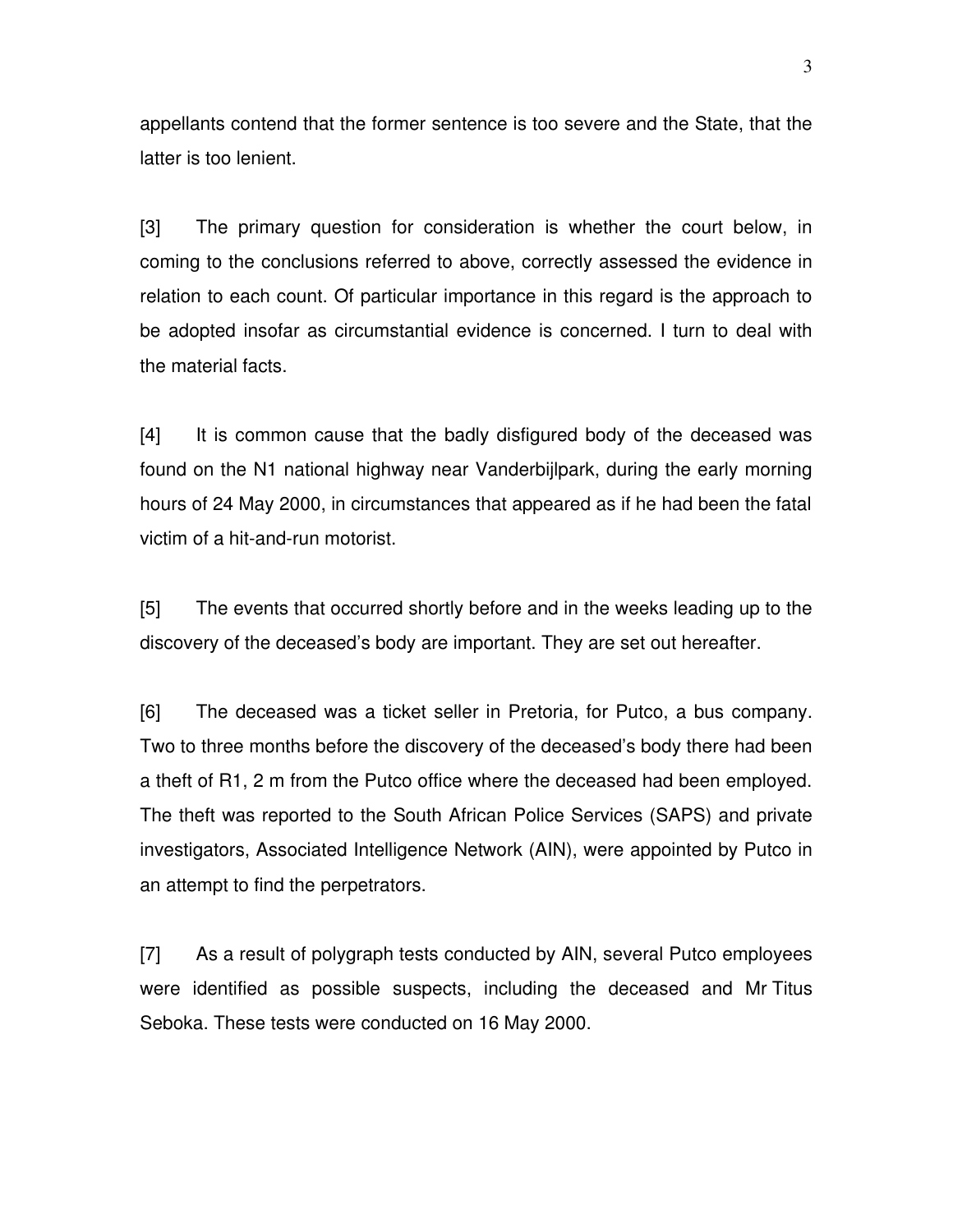[8] The lines between the investigations by the police and AIN, respectively, became blurred. For eg, Mr Henry Beukes, who was accused 1 in the court below and who was discharged at the end of the State's case, was employed 'in a temporary capacity' by AIN whilst in the employ of SAPS and whilst he was on 'sick leave'. In colloquial language, Mr Beukes appears to have been 'moonlighting'. As will become apparent from what appears later in this judgment it is not altogether clear whether particular instructions issued were at the instance of the police or by AIN.

[9] On 18 May 2000 Mr Beukes was informed that an unauthorised ticketing machine had been found in the deceased's possession.

[10] On 22 May 2000, whilst he was on 'sick leave', Mr Beukes, apparently acting on behalf of AIN, requested the assistance of the three appellants, in their capacities as police officials. It was this request that led to their encounter with the deceased.

[11] Mr Beukes had ascertained that a warrant of arrest had been issued in respect of Mr Seboka, unrelated to the theft from Putco. He decided that this presented an opportunity for the police to interrogate Mr Seboka concerning the theft. In his statement in explanation of his plea of not guilty in the court below, Mr Beukes stated the following:

It is a well-known fact in the police that when a person is in detention such a person is more willing to co-operate with the police and divulge full information to the police than otherwise....'

I shall, in due course, comment on the 'well-known fact' referred to by Mr Beukes and its application in the present case and generally.

[12] It is common cause that during the night of 22 May 2000, leading into the morning of 23 May 2000, Mr Beukes and the three appellants, in search of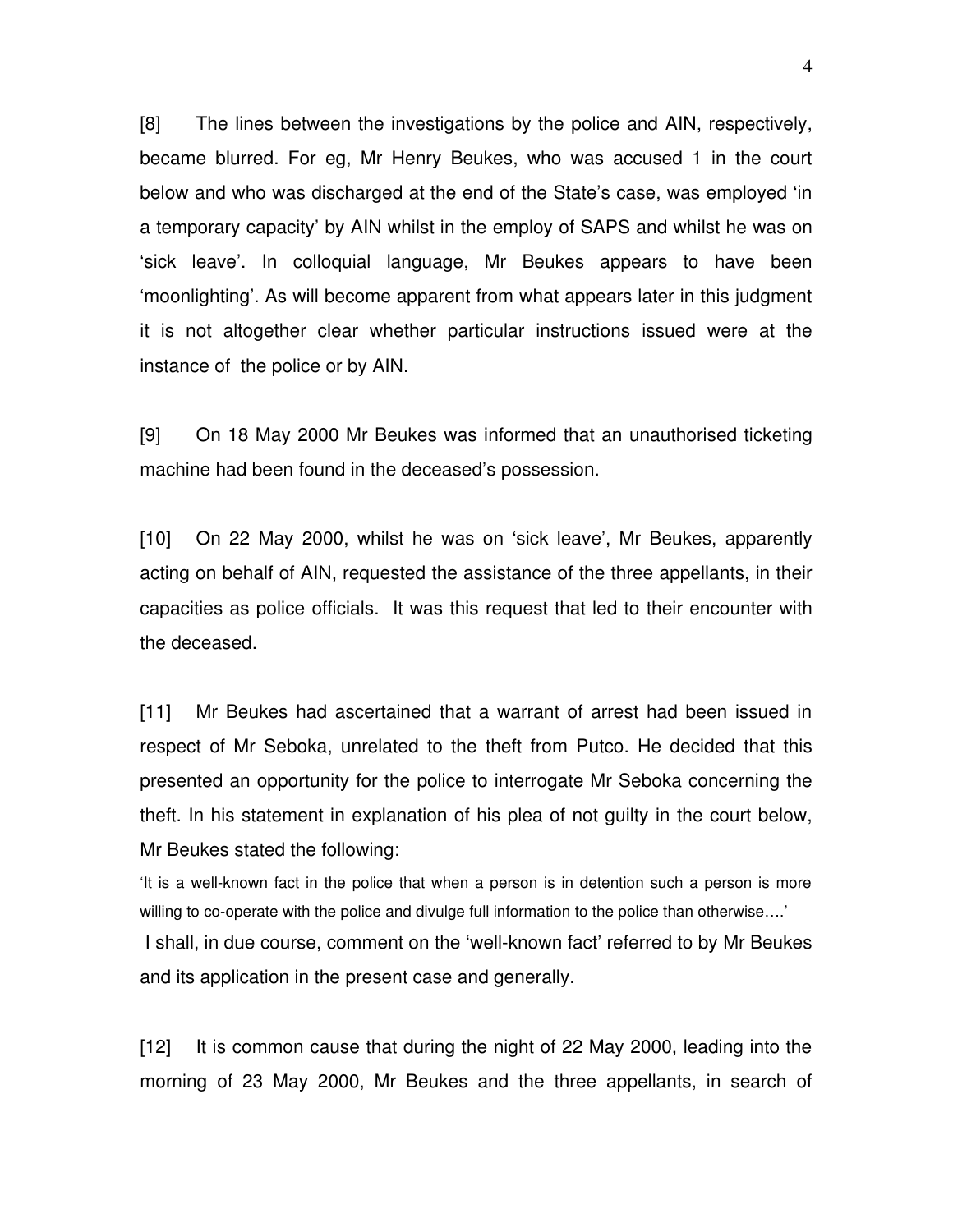Mr Seboka, went to his parents' home in Atteridgeville, Pretoria. They did not find him there. According to the testimony of the first and third appellants, this caused them, in consultation with Mr Beukes, to decide to go to the deceased's house to see if he could lead them to Mr Seboka.

[13] The three appellants travelled to the deceased's house In Atteridgeville. They woke him and identified themselves as policemen. They told him that they were there to 'pick him up' to question him about the theft at Putco. Ms Stella Motileng, the deceased's girlfriend and his brother, Mr Benson Botomane, were present. The deceased was instructed to get dressed. He complied and accompanied them to their vehicle.

[14] The appellants, upon enquiry from the deceased's girlfriend and his brother, said that they were taking him to the Atteridgeville police station. According to Ms Motileng she specifically directed her question to the second appellant and he responded by stating that they were taking the deceased to the Atteridgeville police station. The deceased entered the police vehicle and they drove off with him.

[15] Importantly, as the deceased departed with the police he told his girlfriend, who was concerned about his safety, that he had his cellular telephone and would call her, if necessary. The deceased left his house with the three appellants shortly after 02h00 on the morning of 23 May 2000. It is common cause that the appellants did not take him to any police station.

[16] The first and third appellants testified that whilst they were in the deceased's house they deliberately did not disclose before other members of the deceased's household that they were seeking his assistance to find Mr Seboka, in order to prevent any one of them alerting the latter.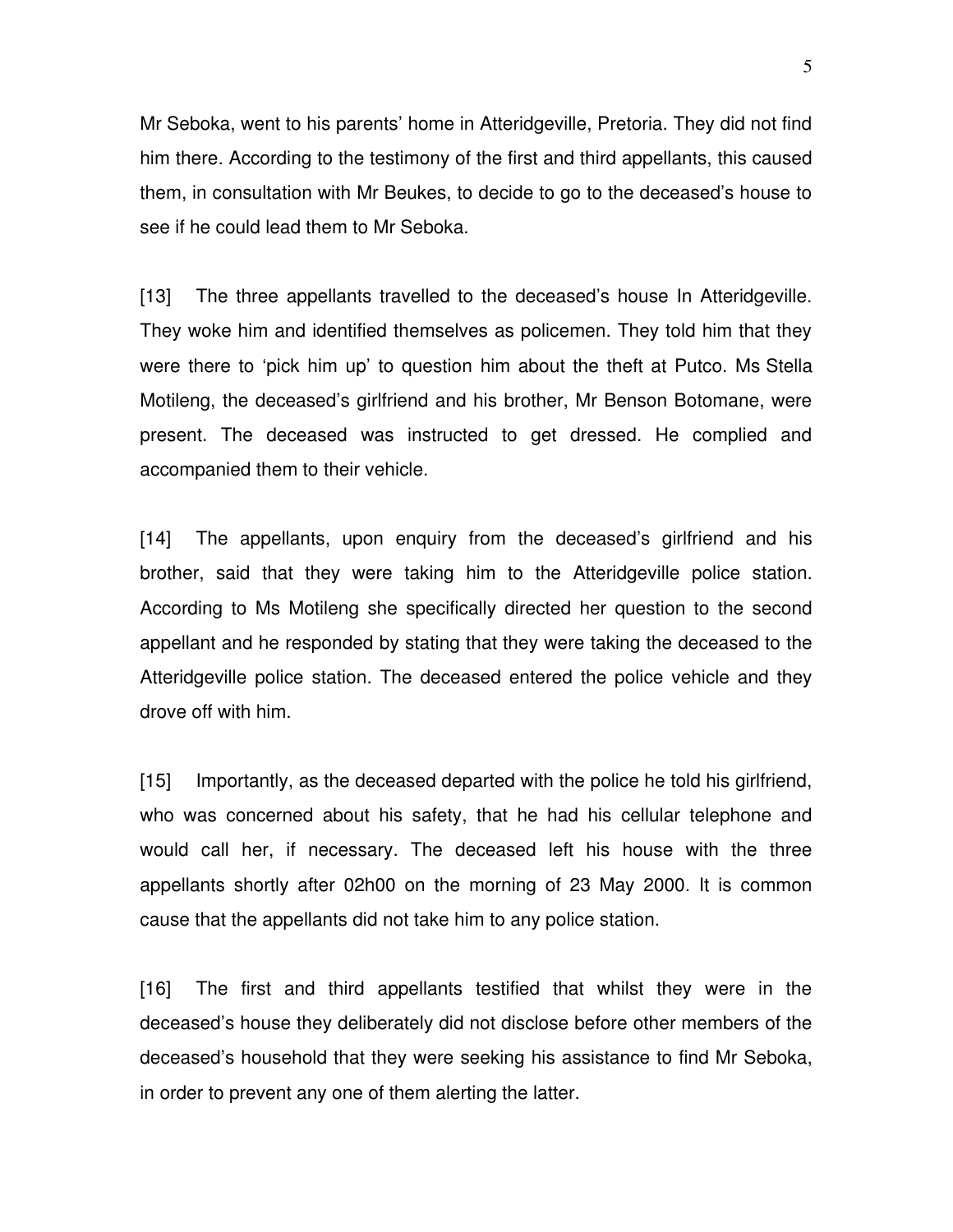[17] After he departed and left the house with the appellants no member of the deceased's household or family heard from him or saw him alive again. As to what occurred after the deceased left his house we only have the version of the first and third appellants  $-$  the second appellant, Mr Felokwane Goqo, did not testify and the State presented no other evidence in this regard. According to those two appellants they questioned the deceased in the motor vehicle about Mr Seboka's whereabouts. In response he volunteered to help them locate Mr Seboka.

[18] According to the two appellants, the deceased first led them to a house in Atteridgeville. The deceased then noted that Seboka's vehicle was not there and consequently directed them to an address in Sebokeng. There, he alighted from the vehicle ostensibly to enable him to ascertain whether Seboka's vehicle was on the premises. Suddenly he fled. It was dark and they were unsuccessful in their pursuit of him. They did not see him alive again.

[19] The deceased's body was found on the N1 national highway near Sebokeng approximately 26 hours after he had left his house to accompany the three appellants.

[20] Makhafola AJ considered the events set out above and the testimony of the first and third appellants. He rejected their version of events as palpably false. He had regard to the improbabilities in their evidence and the contradictions between their evidence in court and written statements they had made.<sup>[2](#page-5-0)</sup> He had

<span id="page-5-0"></span> $2$  Both the first and second appellants, in a written statement made on 24 May 2000 under the guidance of their attorney, said the following:

<sup>&#</sup>x27;3. On the morning of 22 May 2000 I was contacted by Henry Beukes to assist him in an investigation concerning the theft of R1,2000 000-00 at Putco.

<sup>4.</sup> I was requested to approach Sandy Botomane and Titus to question them about the said theft.' This indicates a pre-planned interrogation of the deceased and Seboka and not a spontaneous decision to seek his assistance to find Seboka, lending a lie to their evidence in court. In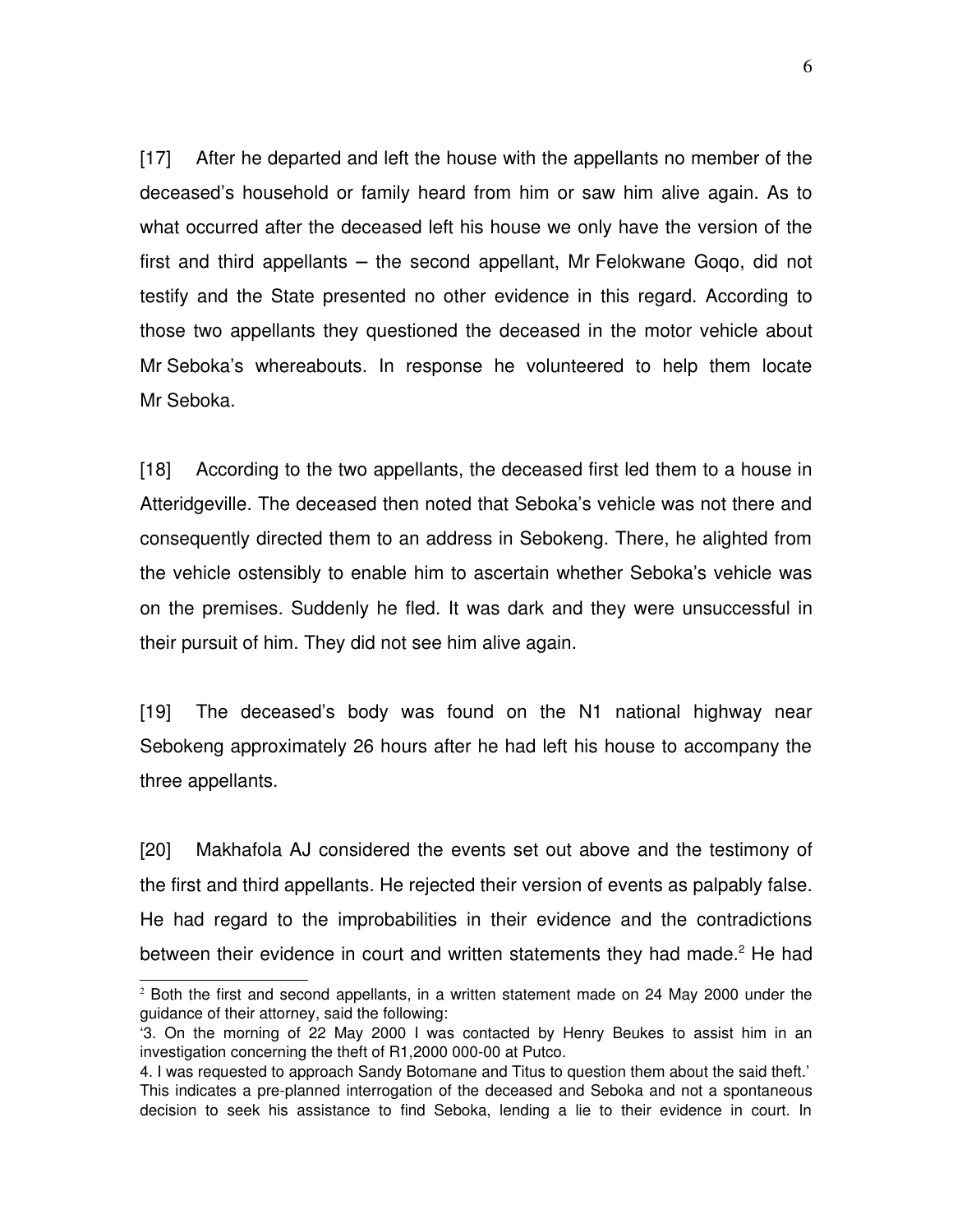regard to entries in the personal diary of the first appellant, made some time after the events of the night on which they confronted the deceased, and considered that it contradicted evidence in court on behalf of the appellants in relation to events after the deceased had allegedly fled.

[21] The learned judge in the court below took into account that the third appellant, in the presence of witnesses, had falsely said that they were taking the deceased to the Atterridgeville police station. He reasoned that they had induced the deceased to go with them under false pretences, bringing him under the impression that he was being arrested and concluded that they were thus guilty of kidnapping him. He held it against the second appellant that he did not take the court into his confidence but chose rather not to testify. He rejected the alibi evidence proffered on behalf of the first appellant, that he had been on a police operation in Soweto during the night of 23 May 2000 into the early hours of the morning of 24 May 2000.

[22] Makhafola AJ was acutely aware of the fact that he was convicting the three appellants on the murder charge based on circumstantial evidence. After listing aspects of their evidence that he found unsatisfactory and rejecting the alibi evidence he concluded rather cryptically as follows:

'To my mind, circumstantially, the cumulative effect of these elements of proof is overwhelmingly unassailable and it establishes beyond a reasonable doubt the existence of the *corpus delicti* as well as the accuseds' actions in willfully and maliciously being its cause. In the totality of all the circumstances the accused are not excluded from having caused the death of the deceased. I find that the accused caused the death of the deceased.'

admissions made in terms of section 220 of the Criminal Procedure Act 51 of 1977 Beukes admitted, inter alia, that he had, on the morning of 22 May 2000, instructed two policemen to confirm the addresses of Seboka and the deceased. It is clear from this that Beukes and subsequently the appellants had both Seboka and the deceased in their sights.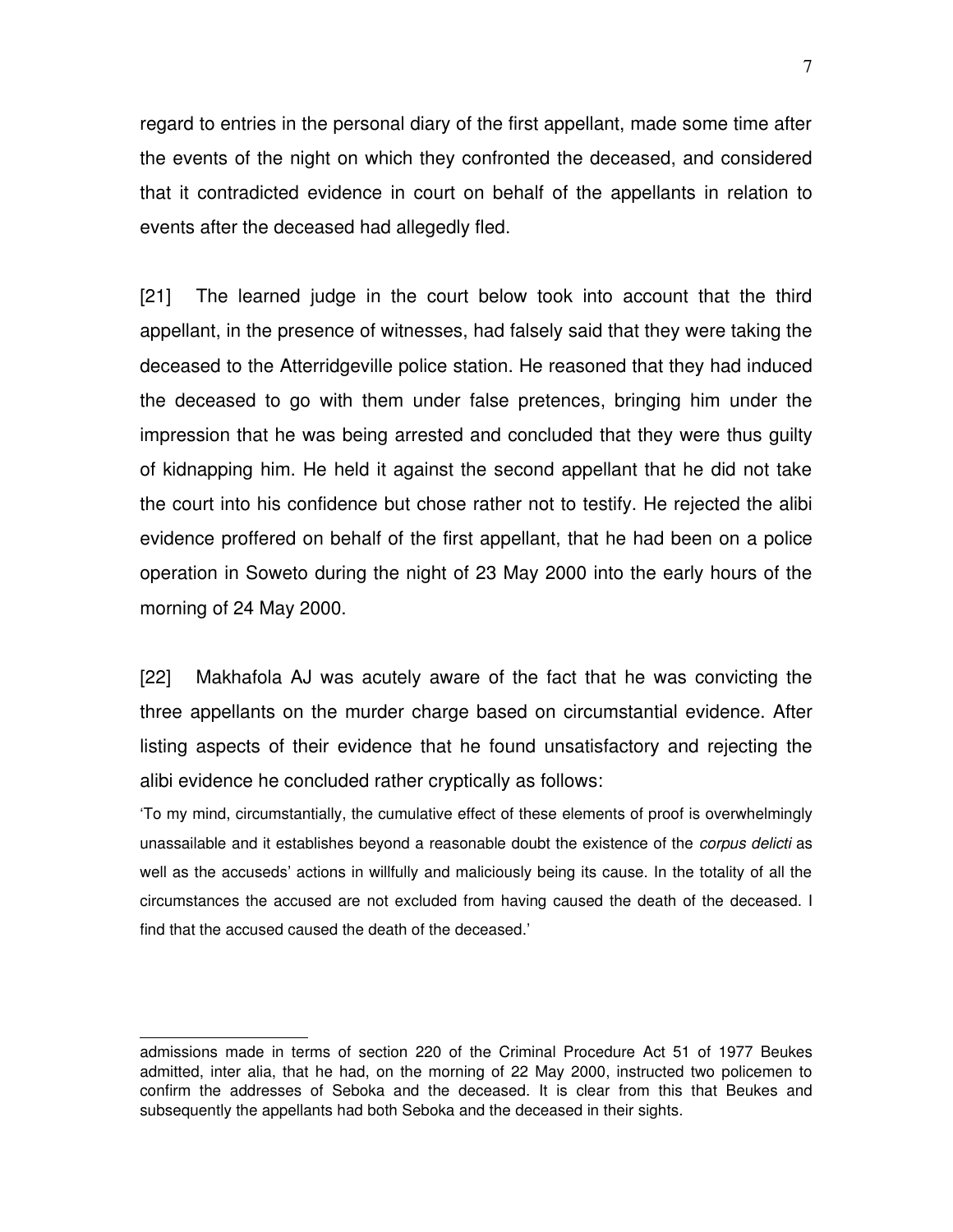[23] It is common cause that multiple injuries caused the deceased's death. It is not in dispute that the deceased died somewhere between 23h00 on 23 May 2000 and 03h40 on 24 May 2000. More importantly, it is uncontested that the injuries sustained are consistent with those that might have been sustained in a hit-and-run collision as well as being consistent with the deceased being killed elsewhere and left injured or dead on the national highway.

[24] A further fact that does not appear to be in dispute is that the deceased had confided to his girlfriend, a week before his death, that his life was under threat. This was related to the illegal ticket machine found in his cubicle and to certain persons connected therewith, who had offered him R10 000 not to reveal their identities. According to Ms Motileng the deceased had told her that the machine found in his cubicle belonged to Mr Seboka.

[25] Mr Seboka testified that his car had been parked at his house in Atteridgeville on the night when he was being sought by the appellants and that it was visible from the street. The suggestion is that the police must be untruthful about the reason for seeking the deceased's assistance in locating Mr Seboka. Counsel for the appellants correctly submitted that Mr Seboka was an unimpressive and patently dishonest witness. His evidence on material aspects is unreliable. As stated above, it is clear from the statements they made with the assistance of their attorney that the appellants were looking to arrest Mr Seboka. This is substantiated by their visit to his parents' house. It is unlikely that they would have passed up the opportunity to arrest him at his house had he been there.

[26] In P J Schwikkard and S E Van der Merwe *Principles of Evidence* 3 ed (2009) at p 21 para 2 9 the following appears: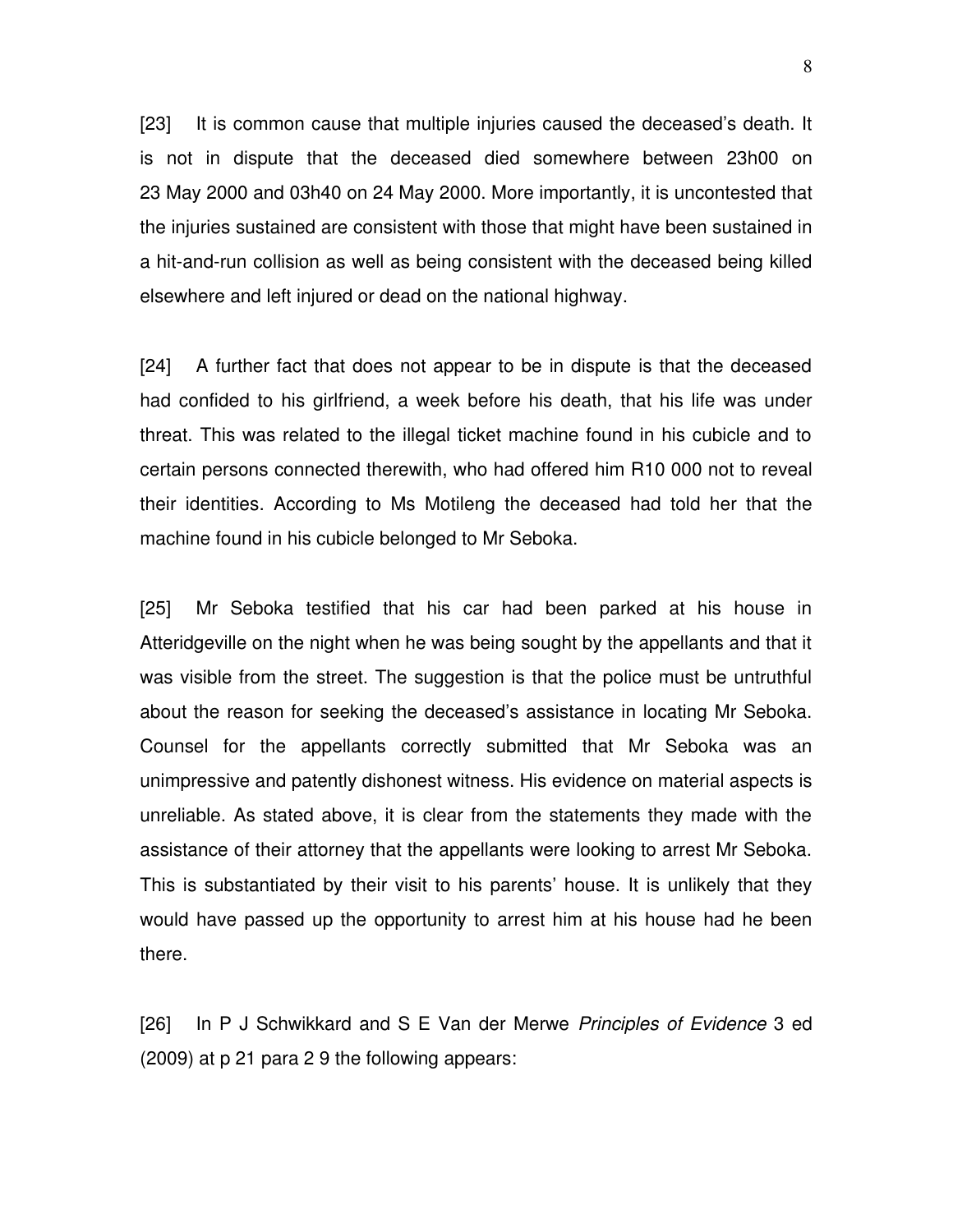'Circumstantial evidence often forms an important component of the information furnished to the court. In these instances the court is required to draw inferences, because the witnesses have made no direct assertions with regard to the fact in issue. These inferences must comply with certain rules of logic.'

## [27] Circumstantial evidence is described as follows in C W H Schmidt *Bewysreg* 4 ed (2000) at p 101:

'Omstandigheidsgetuienis is getuienis van 'n feit of feite waaruit 'n afleiding omtrent die primêre feite in geskil gemaak kan word.'

Later the following appears:

'By die uiteindelike beoordeling van 'n strafsaak, waar die bewyslas soos normaalweg die geval is, op die staat rus, kan 'n feit in geskil deur omstandigheidsgetuienis bewys word slegs indien (i) die afleiding wat die staat bepleit met al die bewese feite versoenbaar is en (ii) geen ander redelike afleiding uit daardie feite gemaak kan word nie.'

This, of course, is distilled from *R v Blom* 1939 AD 188 at 202203 and are the rules of logic referred to in the preceding paragraph. $3$ 

[28] Having regard to the uncertainty concerning the cause of death and considering that there were threats against the deceased's life from other quarters and that the evidence in relation to what occurred after the deceased entered the police vehicle up until he allegedly fled is uncontested, and lastly that there is no evidence of any kind that there had been any contact between the deceased and the appellants in the intervening 26 hours, the conclusion reached by the court below in respect of the murder charge is unjustified. The conclusion is not in accordance with the rules of logic set out in *R v Blom*.

<span id="page-8-0"></span><sup>3</sup> The following appears in *R v Blom*:

<sup>&#</sup>x27;In reasoning by inference there are two cardinal rules of logic which cannot be ignored:

<sup>(1)</sup> The inference sought to be drawn must be consistent with all the proved facts. If it is not, the inference cannot be drawn.

<sup>(2)</sup> The proved facts should be such that they exclude every reasonable inference from them save the one sought to be drawn.

If they do not exclude other reasonable inferences, then there must be a doubt whether the inference sought to be drawn is correct.'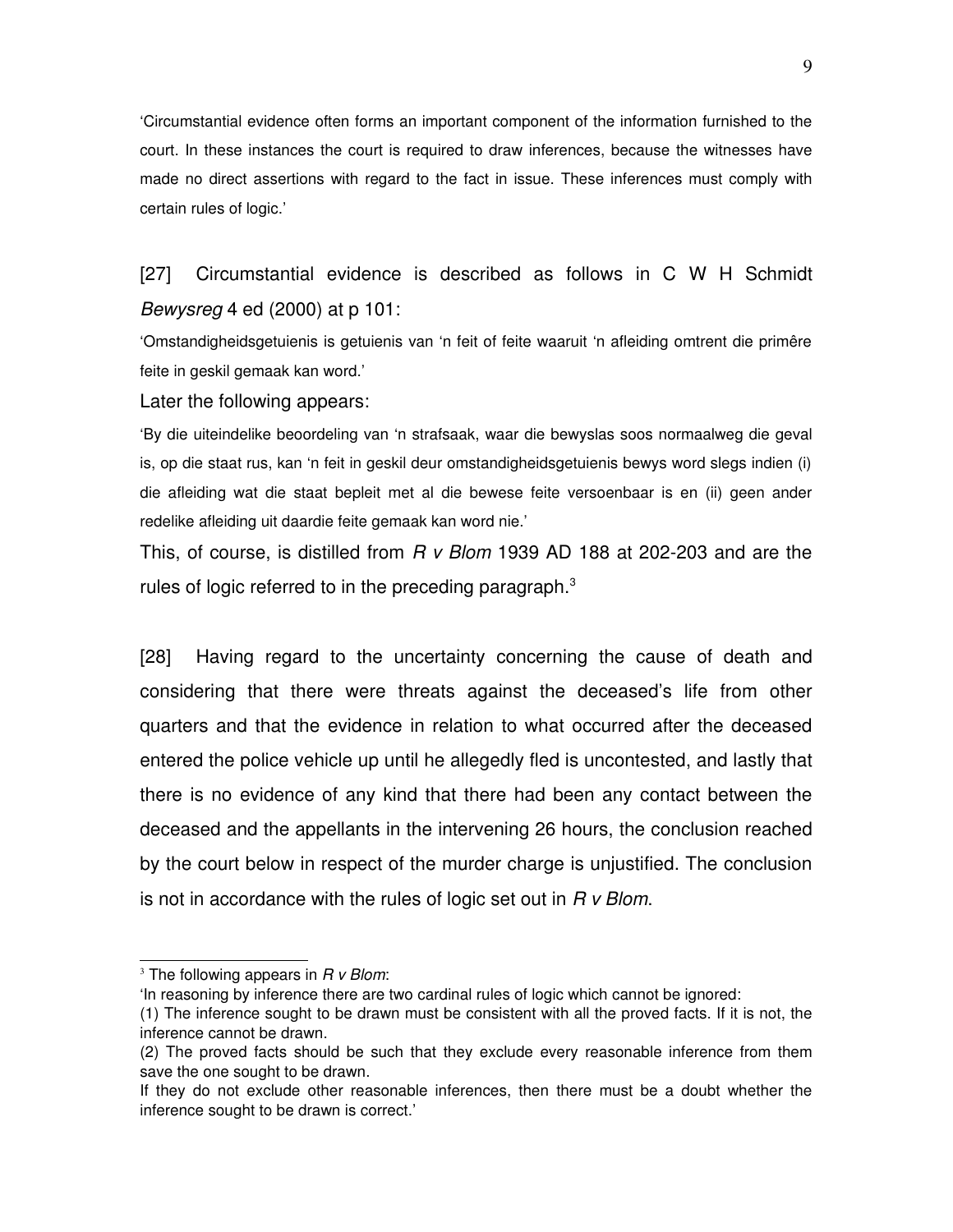[29] The criticisms by Makhafola AJ of the evidence on behalf of the appellants are largely justified. Their earlier written statements crafted under the guidance of their attorney contradict their evidence that the search for and the interrogation of the deceased was not premeditated. A consideration of the alibi evidence reveals that the conclusion reached by the court in this regard is justified. I do not intend to deal with the details thereof. However, it does not necessarily follow that their lies on these aspects warrant the conclusion reached by the court below.

[30] There might be suitable cases in which it is safe to conclude that lies, together with other acceptable evidence, prove the guilt of an accused. However, courts should be careful to decide against an accused merely as punishment for untruthful evidence. In *S v Mtsweni* 1985 (1) SA 590 (A) at 594E-F the following is stated:

'Voordat 'n skuldigbevinding aan moord kan geskied moet daar bewese feite wees wat by wyse van afleiding die appellant aan die dood van die oorledene koppel. By ontstentenis daarvan bestaan daar nie 'n *prima facie* saak teen die appellant nie, en kan sy leuenagtige getuienis, net soos in die geval waar hy nie getuig nie, nie die leemtes in die Staat se saak aanvul en 'n gevolgtrekking van skuld regverdig nie.'

[31] As indicated above the inference that the appellants caused the death of the deceased is not an inference that can be drawn in the face of the proved facts referred to in paras 23, 24 and 28. Consequently the conviction on the murder count cannot stand.

[32] I turn to deal with the kidnapping conviction. The offence is defined as the intentional unlawful deprivation of the liberty of a person.<sup>[4](#page-9-0)</sup> Of course, if the deceased consented or volunteered to accompany the appellants a conviction would not be warranted.

<span id="page-9-0"></span><sup>4</sup> *S v Levy* 1967 (1) SA 347 (W) at 353AC and J R L Milton, *South African Criminal Law and Procedure* 3 ed (1996) Vol II at 544-545.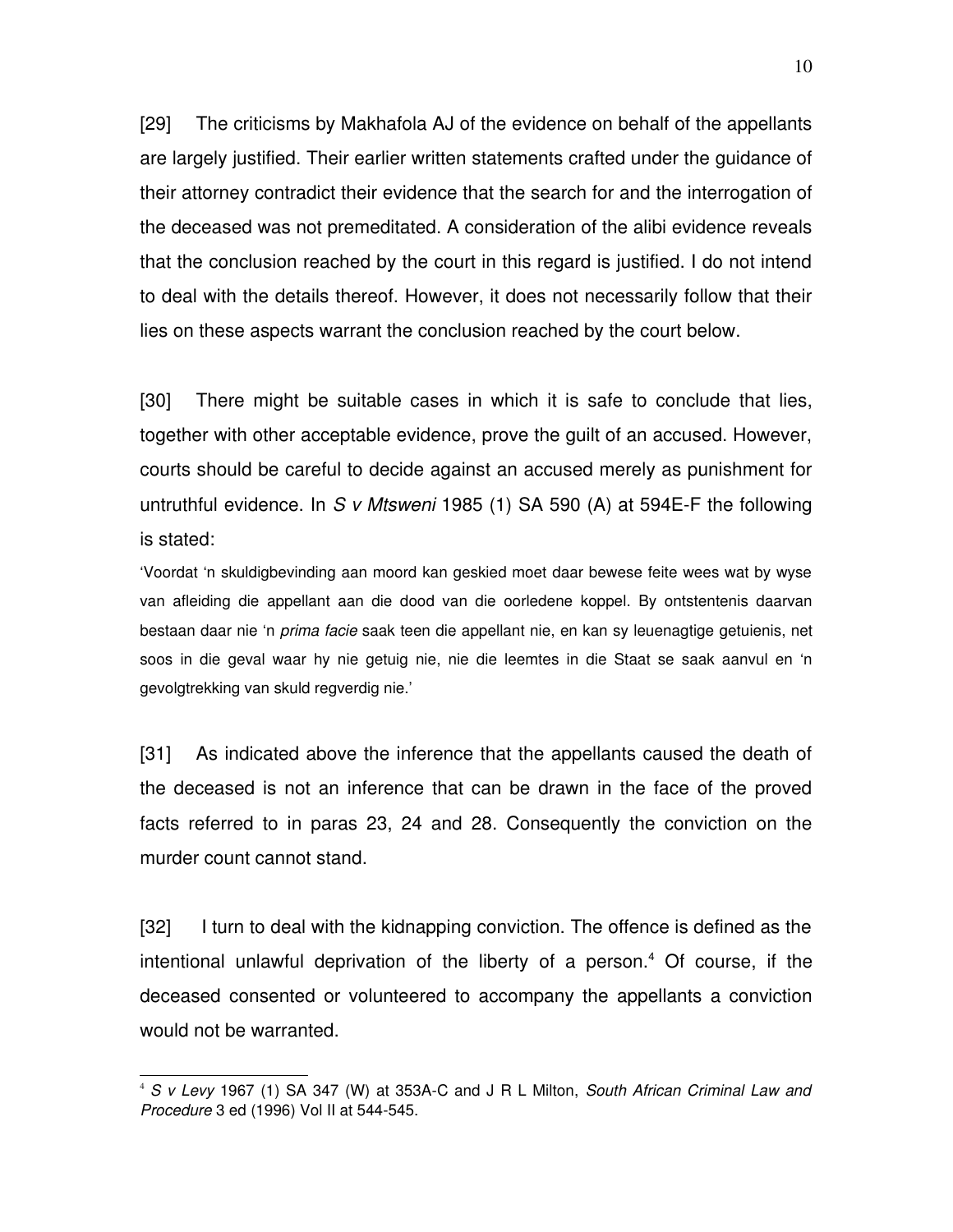[33] After the appellants identified themselves as policemen they asked the deceased to come with them. After some debate with his girlfriend he told her that he thought it better to go with them because they were policemen. They did not effect an arrest.

[34] The policemen behaved coarsely and were overbearing when they encountered the deceased in his house for the first time. There is no countervailing evidence to the version presented by the appellants that, when the deceased was told they were looking for Mr Seboka he volunteered to help them locate the latter and that he subsequently fled. It cannot be said that their version on this aspect is not reasonably possibly true and it impacts on both the murder and kidnapping count. As indicated above, there is no evidence linking the deceased to the appellants during the day before his body was discovered. Once one accepts that the deceased volunteered to accompany the appellants as soon as he was told that they were looking for Mr Seboka, (moments after they had come out of his house), the kidnapping conviction cannot be sustained.

[35] In light of the conclusions set out above it is not necessary to deal with the sentences imposed by the court below.

[36] There are remaining aspects I intend to address. First, there is the question of the 'well-known fact' referred to in para 11 above, namely, that when a person is in detention he is more likely to co-operate and divulge information to the police.

[37] Mr Jasper Johannes Prinsloo, a former policeman, who at some stage was involved in the AIN investigation into the Putco theft, testified in the court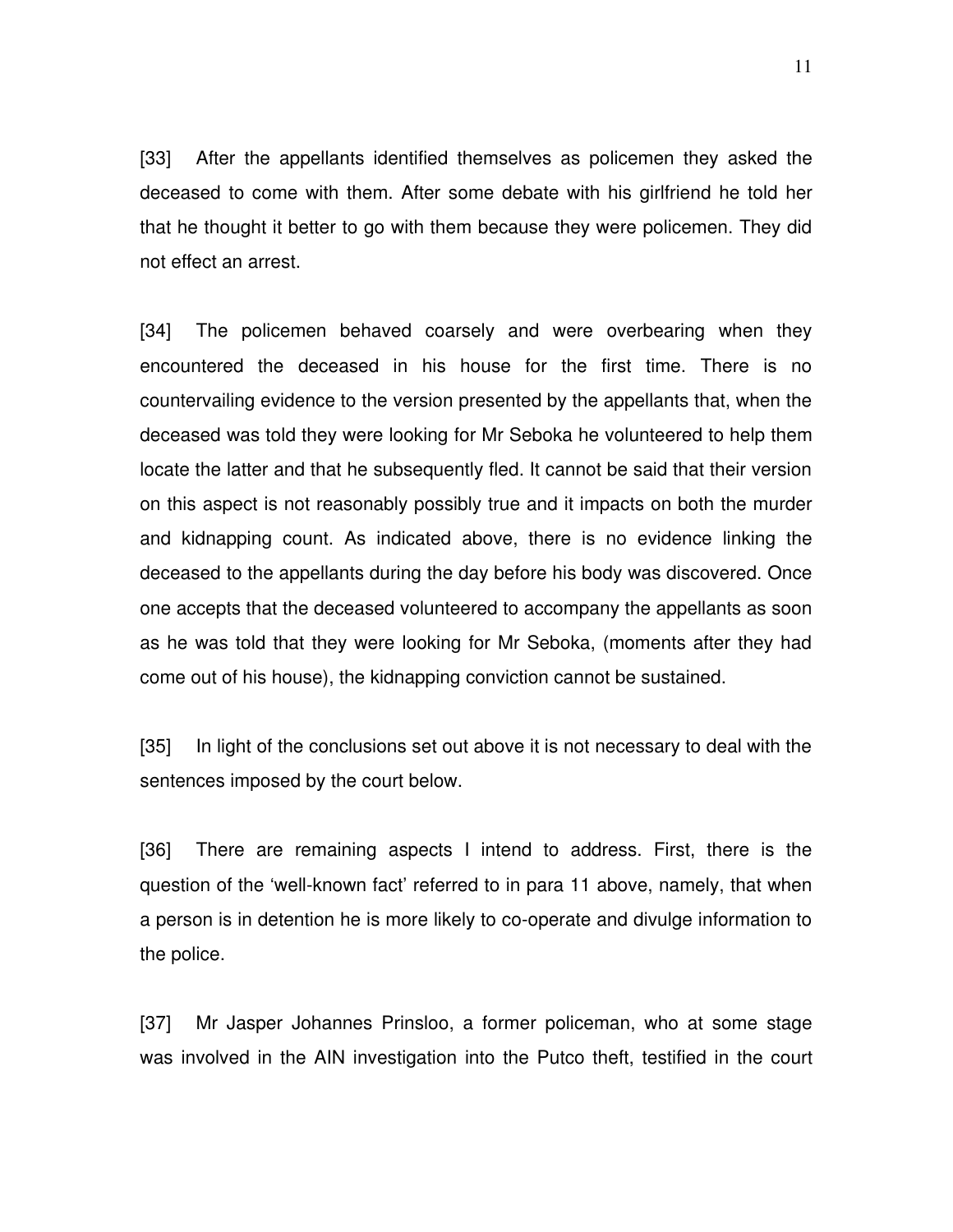below about this. The following passages reflect what was put to him under cross-examination and his responses:

'Ek gaan aan u 'n stelling maak wat deur beskuldigde 1 in sy pleitverduideliking aan hierdie hof gemaak is. Dit is dat dit bekend is by ervare polisiebeamptes dat wanneer 'n persoon gearresteer is, as jy 'n lasbrief op hom kan kry en jy kan hom arresteer, is dit soveel makliker met die ondervraging want hy is meer geneig dan om sy samewerking te gee. Hy is uit sy omstandighede uit en makliker vertel hy jou wat het gebeur. --- My ervaring is dat dit korrek is, u edele, grotendeels vanweë die blote feit dat die verdagte dan ervaar of aanvaar dat daar *prima facie* getuienis teen hom moet bestaan aangesien 'n aanklaer en 'n landdros nie 'n lasbrief sal uitreik op spekulatiewe inligting nie.

Ek wil dit selfs 'n stappie verder neem. Wanneer 'n persoon 'n verdagte is en daar is 'n lasbrief op 'n ander saak teen hom, selfs daardie arrestasie op die ander saak waar die persoon dan in hegtenis geneem word, maak daardie persoon baie meer vatbaar om saam te werk met die polisie. Hy is uit sy natuurlike omgewing. --- Dit is korrek, u edele, dit is ook ondersoek taktiek wat veral gebruik word in die ondersoek van ingewikkelde komplekse sake waar die bewys van die saak baie moeilik is.

Ek wil vir u sê wat hier gebeur het en dan u kommentaar vra daaroor, daar was 'n persoon wat ons na verwys in die saak as Titus, Titus is een van die persone wat hier omkring was en dat u geglo het hy is betrokke. Dit is Titus Seboka. Daar is vasgestel dat daar op 'n ander aangeleentheid 'n lasbrief teen hom is. Daar is besluit om hom op daardie lasbrief te arresteer wat aan hulle dan die geleentheid sou gee om hierdie aanvaarde ondersoekmetode toe te pas en dan ook die ondervraging te doen op die Putco saak. --- U edele, ek vra die hof om verskoning, ek wil net seker maak ek verstaan die stelling korrek. Is die stelling van u advokaat Roux dat ek oor daardie inligting beskik het? . . .

Wat ek eintliik wil weet in die lig van die erkende ondersoekmetode, wat ek wil weet met u ervaring sou dit vir u 'n sinvolle wyse van optrede gewees het as daar nou 'n lasbrief teen een van die verdagtes uit is op 'n ander saak om daardie lasbrief uit te voer, juis omdat 'n persoon dan meer geneë is om met die waarheid vorendag te kom in daardie omstandighede? --- Ja . . . Sou dit vir u sinvol wees? --- Ja, u edele.'

[38] A former high-ranking officer in the SAPS, Mr Karel Johannes Britz, testified concerning this method. The following are the relevant passages from his evidence in the court below: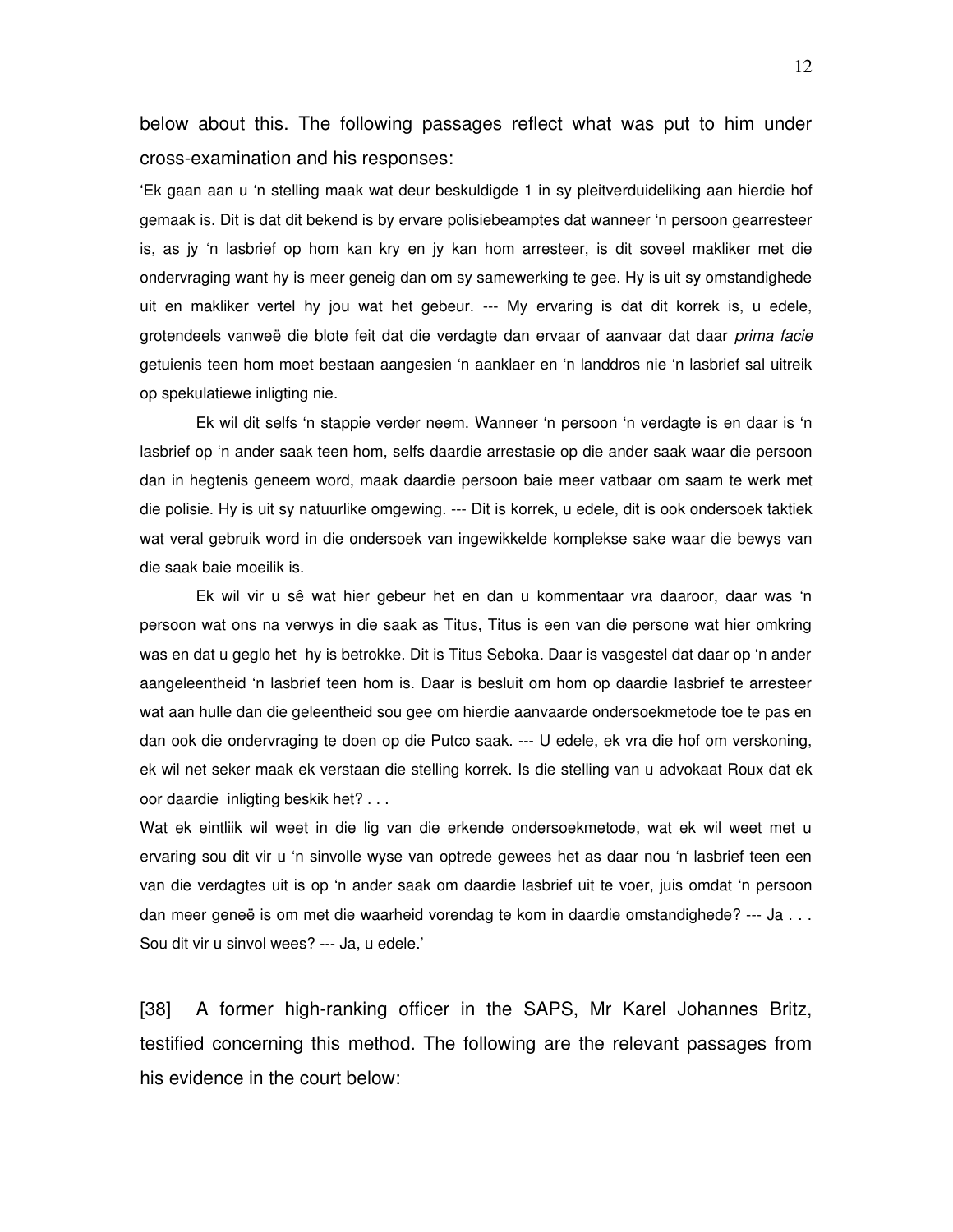'Step into that same trap. Mnr Titus Seboka, dit was amper vir hulle *bingo* toe hulle weet daar is 'n lasbrief, want dit is 'n ou ondersoekmetode dat as jy 'n persoon op 'n lasbrief onverwant kan arresteer en hy is weg uit sy warmte van sy omgewing, dan is hy baie meer geneë om saam met die polisie te werk en te vertel wat gaan aan. --- U Edele, ja, u weet, die tipe ondersoeke wat ons gedoen het, as elke beskuldigde 'n lasbrief teen hom gehad het, maar dan sou ons duisende meer sake opgelos het. Maar ons het net 48 uur om 'n ou aan te hou sonder 'n lasbrief en dan moet jy hom óf aankla, óf laat loop. As 'n man wat van moord beskuldig word op A 'n lasbrief teen hom het vir 'n huisbraak op Brits en ons weet dit voor die tyd, dan vang ons hom op die huisbraak van Brits en ons hou hom aan en ons laat die borg opponeer en ons het 'n lang tyd om hom te ondervra.

Inteendeel, in hierdie saak doen hulle presies dieselfde. Hulle het vir Burger, en u weet daarvan, op 'n ander saak gearresteer met die uitsluitlike doel om hom in hierdie saak te ondervra. --- En aan my getuie ... [tussenbei]

Hulle was oop daaroor en hom vir 20 dae aangehou en hy was onskuldig bevind. --- En om hom as getuie te maak teen hy en 'n klomp ander mense, dit is waar.

Ja. Saam met dit wil ek vir u sê dat die staat het getuienis aangebied dat mnr Seboka, Titus Seboka, wel by die werk was op 23 Mei 2000, mar ek wil dit vir u in konteks plaas met ondersoekmetodes. Ek wil dit aan u stel, u kan daarop antwoord dat dit baie selde is dat die polisie 'n persoon by sy werk sal gaan arresteer en daar is goeie redes daarvoor. Hulle is, hulle weet as hulle met daardie onverwagse laatnag, 04:00 die oggend kom, is daardie persoon soveel meer onverwags betrap en soveel meer samewerkend. --- U Edele, ja, ek sal vir u sê verskillende ondersoekers verskil van mekaar. Ons ouens wat Moord en Roof agtergrond het en wat goed onderleg is in ondervragingsmetodes, dis hoekom ons op Moord en Roof is, het nie maklik 'n ou by sy werk gaan vat waar almal sien, almal vra vrae, alles nie. Ons het uitgevind, ons het vir hoeveel dae 'n verdagte se huis dopgehou, dan sien ons hom in- en uitgaan, maar ons besluit dis nie nou reg om hom te vang nie. Dan doen ons dit nie.

Ek dink ook een van die redes, en die polisie sê dit nie altyd graag nie, as hulle hom daar – en on sweet van verdedigingskant – as hulle hom by daardie werk gaan haal voor die polisie ry, is die advokaat of die prokureur daar. --- Hulle wag vir jou by die aanklagkantoor, dis korrek.

Maar nie by sy huis so maklik 04:00 die oggend nie. --- Dis korrek. Die regsmense werk nie maklik in die nag nie, hulle kom eers die volgende oggend uit!'

[39] South Africa is not a police state. Section 36 of the Constitution is emphatic about the rights of arrested, detained and accused persons. These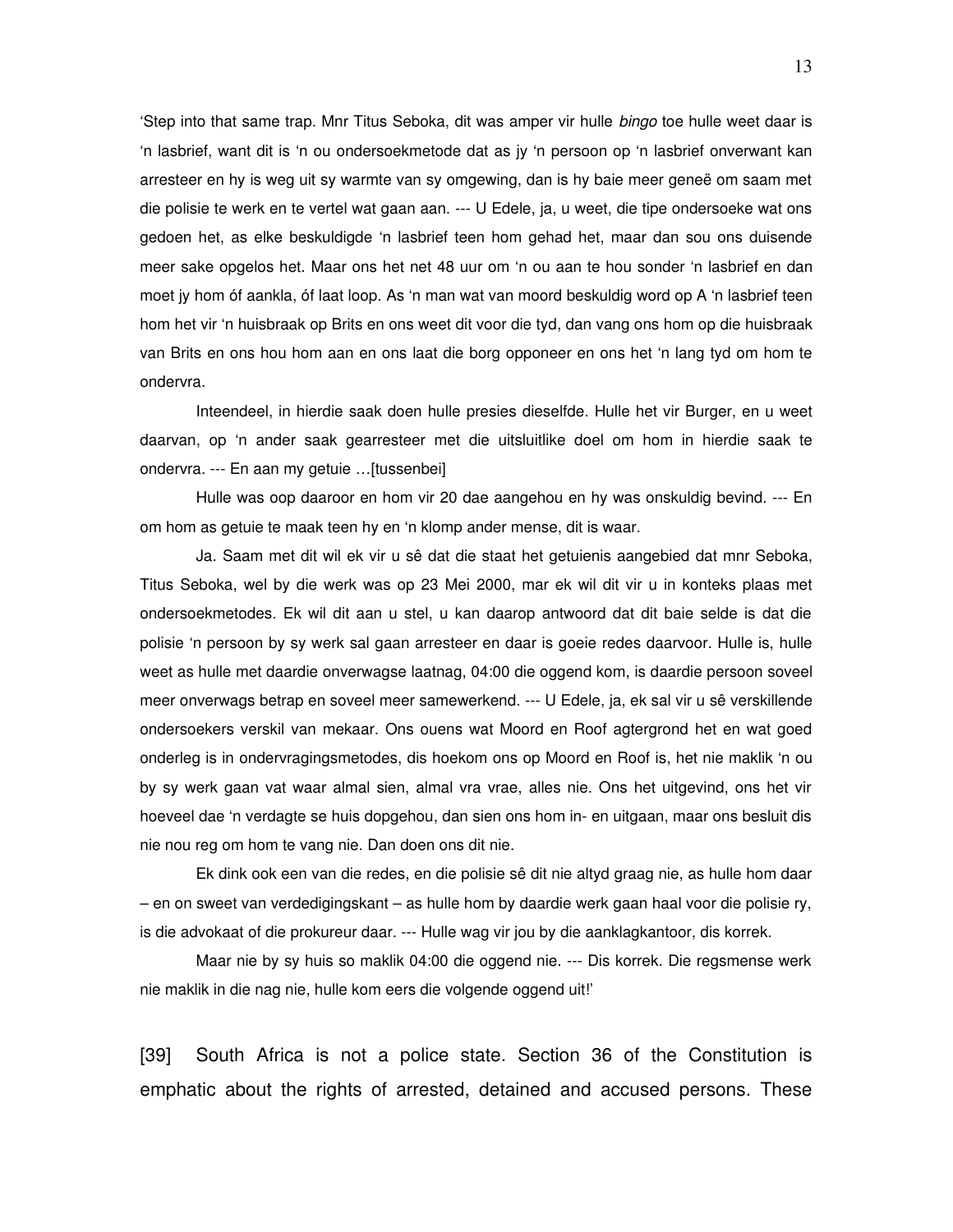rights are not to be flouted. The police methods described in the passages set out in the preceding paragraphs reflect an attitude reminiscent of the darker days of South Africa's history and has no place in our present democratic order. It should be dealt with decisively by the relevant authorities.

[40] The second issue concerns the undesirable fusion of private and police investigations. It appears from the evidence referred to earlier that AIN commanded the resources of the SAPS when it saw fit. The police officials involved readily complied. The SAPS is not up for privatisation, nor for direction by parties such as AIN. This too is a matter that should be dealt with by the relevant authorities.

[41] Lastly, it is not only that the lines between the AIN and police investigations became blurred, but, as set out above, police officials acted in two capacities, even going to the extent of doing AIN work whilst on police 'sick leave'. This is untenable and should be investigated by the relevant Ministry.

[42] In light of the conclusions set out earlier, the following order is made:

1. The appeal against both convictions is upheld and the convictions and related sentences are set aside.

2. The cross-appeal by the State against sentence is dismissed.

M S NAVSA JUDGE OF APPEAL

\_\_\_\_\_\_\_\_\_\_\_\_\_\_\_\_\_